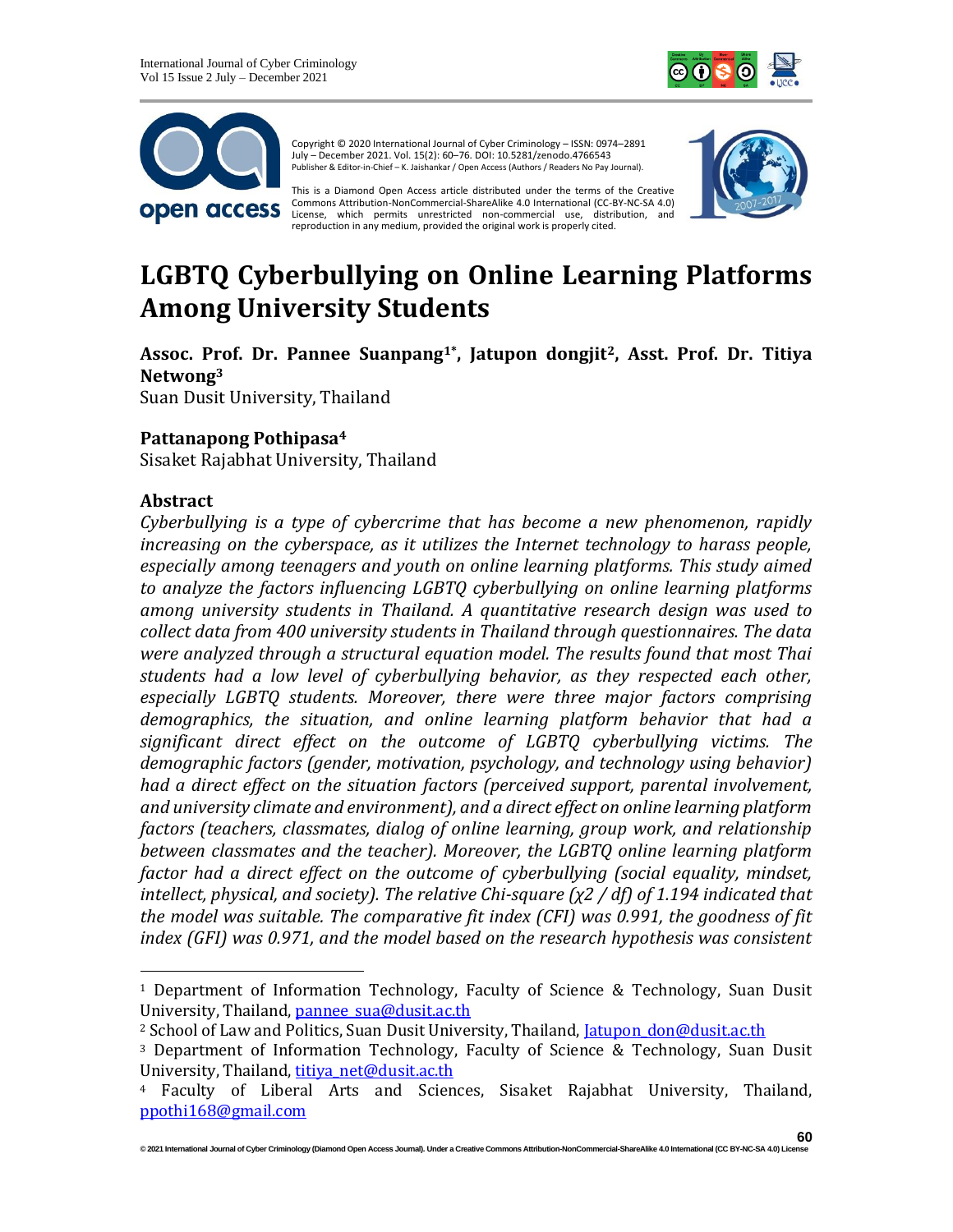*with the empirical data. The root mean square error of approximation (RMSEA) was 0.022.*

Keywords: Cyberbully, LGBTQ, Online learning platform, Thailand

#### **Introduction**

The twenty-first century has seen the world emerge and change into a digital transformation era in which the driving force is information technology, thus resulting in an increase in Internet accessibility globally (Nalaka & Diunugala, 2020). As a consequence, the Internet has widely fulfilled the activities of every sector, including communication, education, entertainment, and the economy to create a global village that has no physical or social boundaries among people worldwide (Nalaka & Diunugala, 2020; P. Suanpang et al., 2022). Teenagers or youth have always appeared to be drawn to different platforms of Internet technology and used it on a regular basis. According to the study of the Pew Research Center, it was found that 92% of teens went online daily and 56% accessed online material several times a day (Abreu & Kenny, 2018; Lenhart, 2015). Simultaneously, the Internet has provided numerous benefits, such as, communication, connecting with others, accessing vast amounts of information, and learning via online courses. However, there are risks related to privacy, security, miscues, free access to adolescents, and readily available access to opening the door to a new form of 'cyberbullying' (other names include cyber victimization, online victimization, and online aggression) among youth (Abreu & Kenny, 2018; P. Suanpang et al., 2022).

One of the significant examples of destructive behavior is '*cyberbullying*', which is a transformation from the traditional bully form to an online one, through a social media platform (Abaido, 2020; Li, 2007). Cyberbullying involves the behavior of using information and communication technologies, including e-mail, mobile phone, text message, instant messaging, defamatory website, blog, online game, online platform, and hostile behavior by an individual or group with the intention of harming other people (Peled, 2019). Moreover, the most frequent and common media with cyberbullying occurs in e-mail, instant messaging, chat rooms, text messaging (SMS), social networking sites, websites, and online learning platforms, such as, WBSC, Zoom, Google Meet, etc. A cyber bully's characteristics are reminiscent of anonymity, have accessibility to electronic communication, and rapid spread to a wide audience (Peled, 2019). There are seven types of cyberbullying: flaming, online harassment, cyberstalking, denigration, masquerading, trickery, and outing, which involve angry, rude, and/or vulgar messages via text about a person to a person privately or an online group (Watts et al., 2017). Cyberbullying also results in apparent psychological problems, such as, depression, anxiety, loneliness, low self-esteem, social exclusion, school phobias, and poor academic performance (Juvonen & Gross, 2008; Kowalski & Limber, 2007; Peled, 2019; Varghese & Pistole, 2017). In addition, various studies found that the case of emotional and physiological damage from cyberbullying led to inappropriate behavior; such as, depression, low academic performance, drinking alcohol, etc. (Carol M. Walker & Steven, 2011; Faryadi, 2011).

Various research studies have shown that the exposure to cyberbullying can have dangerous consequences for youth and young adults' physical and mental health,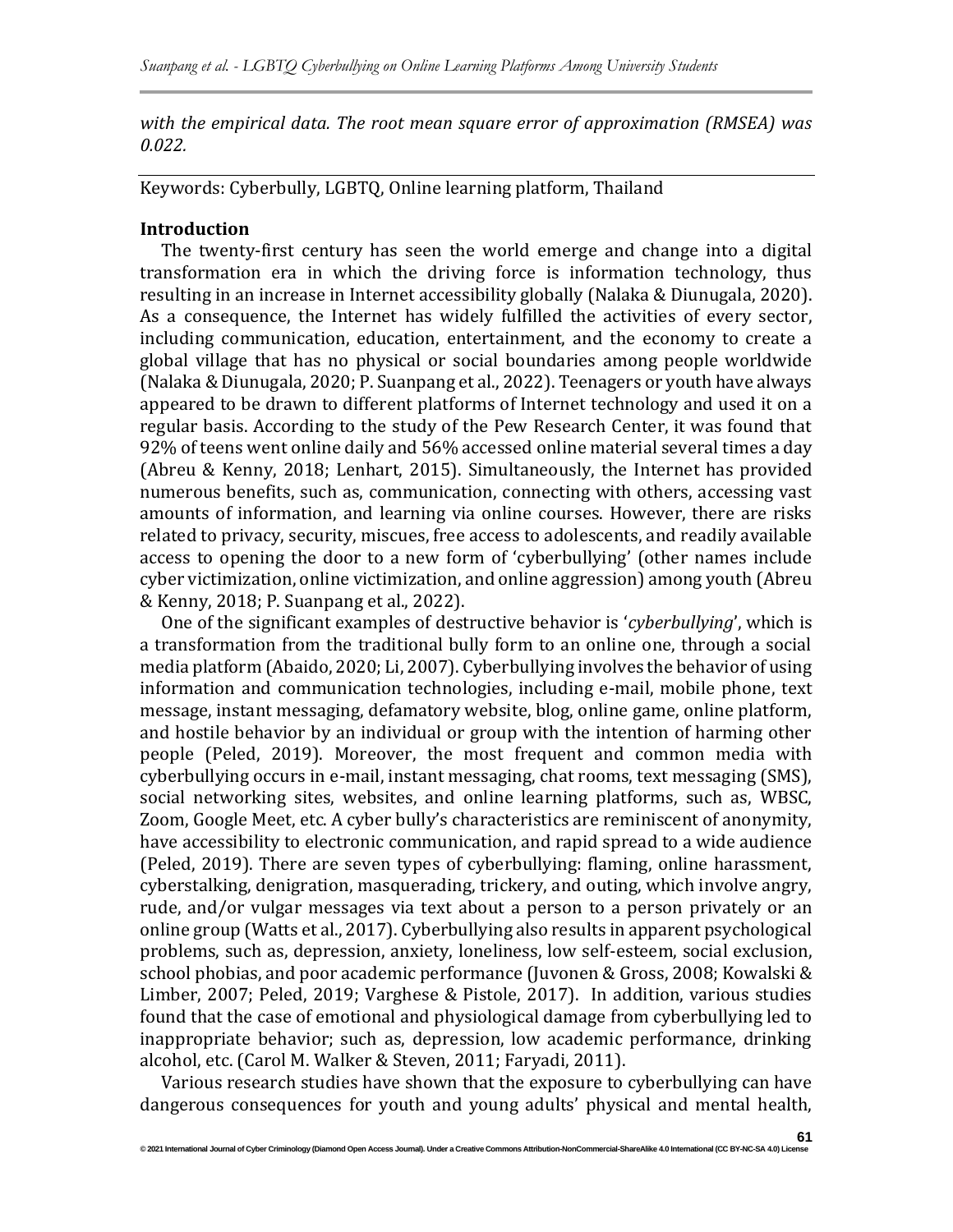

including academic problems, substance abuse, and suicide (Abreu & Kenny, 2018; Flanagan, 2014; Pham & Adesman, 2015). A current systematic literature review of 25 empirical studies revealed that a significant number of youth and adolescents (20% - 40%) reported being victims of cyberbullying (Aboujaoude et al., 2015; Abreu & Kenny, 2018). Therefore, cyberbullying among youth is a serious threat and collective efforts headed by schools, policymakers, and medical and mental health providers must be put in place in order to protect youth from the hazards associated with an ever-dependent digital world (Aboujaoude et al., 2015; Abreu & Kenny, 2018)

However, specific to sexual and gender minority youth, there are a few research studies on the experiences of the lesbian, gay, bisexual, transgender, and queer (LGBTQ) youth and cyberbullying. Consequently, the LGBTQ group has experienced problems from cyberbullies that have resulted from several dimensions; such as, political, regulation, and other, which has led to cases of suicide among this group and is a very significant problem (Hinduja & Patchin, 2020; Peled, 2019). From the study on the traditional bullying of LGBTQ students, it was found that youth were being bullied, harassed, and victimized in schools at disproportionate rates when compared to their heterosexual and cisgender counterparts. (Abreu & Kenny, 2018; Black et al., 2012; Espelage et al., 2015).

Many research studies have found that LGBTQ youth were cyberbullied, harassed, and victimized in university (Abreu & Kenny, 2018; Black et al., 2012; Espelage et al., 2015; Kosciw et al., 2012). Hence, the effect of cyberbullying of the LGBTQ group found that academic problems, depression, and low self-esteem led to suicidal ideation (Abreu & Kenny, 2018; Kosciw et al., 2012). Moreover, this situation was acknowledged with the incident of the LGBTQ bullying of an 18-year-old youth's suicide from cyberbullying at Rutgers University, USA. The victim posted the Facebook status as "jumping off the GW bridge sorry". This was a very serious case and harmed by peer aggression (Hinduja & Patchin, 2020). Another case occurred on September 22, 2019, when 16-year-old Channing Smith from rural Tennessee committed suicide after unambiguous messages he sent to another boy and were posted on Instagram and Snapchat (Chiu, 2019; Hinduja & Patchin, 2020).

The results of the study of LGBTQ cyber victims are significantly higher among the aggressors, and cyber aggressors, who suffer significantly higher depression, more social anxiety, and greater psychopathological symptoms (somatization, obsessioncompulsion, and interpersonal sensitivity). There is also a significant role of the importance of intervention from the family, school, and society to reduce bullying/cyberbullying (Garaigordobil et al., 2020).

LGTBQ cyberbullying of students at university has become a significant issue, especially on online learning platforms during the COVID-19 pandemic worldwide. Thailand is a country that accepts sexual and gender diversity; in addition, a Thai government agency initiated a tourism campaign to increase the number of foreign LGBTQ tourists in Thailand (UNESCO, 2014). Nevertheless, many studies have produced evidence regarding bullying in Thailand. For example, Boonoon (2010) and Euajarusphan (2021) studied the bullying situation in Thailand when teenagers and youth were recurrently distressed, threatened, harassed, humiliated, embarrassed, or otherwise targeted by another teenager or youth using text messaging, e-mail, instant messaging, or other types of digital technology. A survey collected data from 2,500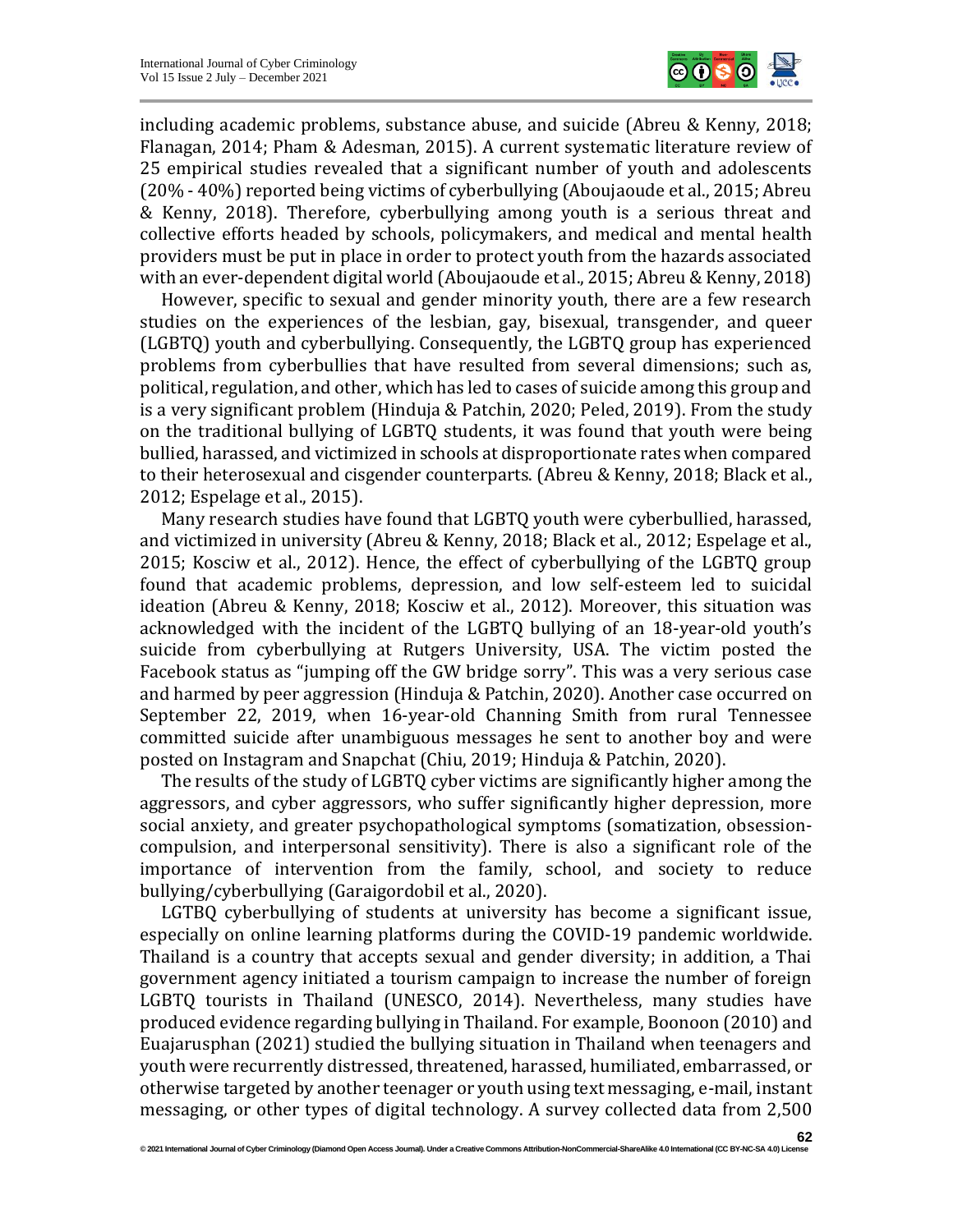students aged 12-24 years (Sittichai & Smith, 2013). The results found that 43% of students had been threatened over the Internet who declined to disclose the details but said they had been annoyed by cyberbullying and particularly by attempts to attract them into meetings.

There is a dearth of studies about LGBTQ cyberbullying among teenagers and youth at university because this was the majority of the cyber bully's victims, especially on online learning platforms. There are also very few studies about the factors that affect different types of social support, personal factor, situation factor, and university online learning platform factor together with the cyber bully's behavior. To bridge the gap, this study aimed to analyze the factors influencing the cyberbullying of LGBTQ students who participated in an online learning platform case study in Thailand.

#### **Literature Review**

#### • *LGBTQ Cyberbullying*

A cyberbully is a term with various perspectives that has transformed from the traditional form of a bully to an online one. Cyberbullies share three primary acts of aggression that occur among individuals with whom there is an imbalance of power, and this behavior is often repeated in several aspects from physical, social, relational, or psychological (Abreu & Kenny, 2018; Olweus, 2013; Smith et al., 2013). Moreover, Willard (2004) and Abreu and Kenny (2018) defined different forms of traditional bullying and cyberbullying as: (1) flaming - sending an annoying, rude message directly to another person, (2) harassment - repeatedly sending a person aggressive messages, (3) cyberstalking - threats of harm or posting harmful, cruel messages about another person, (4) outing and trickery - sending or posting embarrassing material about a person, (5) exclusion - deliberately excluding a person from an online group, (6) impersonation - posturing as the victim, and (7) sexting - delivering nude images of another person without their consent. Furthermore, cyberbullying occurs in different demographics; such as, age, gender, physical, cultural, racial, religious, and psychological harm (Abreu & Kenny, 2018).

In addition, a study of the literature found that influential cyberbullying prevention factors included the family, peers, and university support that minimized the risk of suffering from the negative mental health outcomes of cyberbullying (Abreu & Kenny, 2018; Swearer & Doll, 2001). Additionally, the university preventive factor appeared to serve as a defensive aspect for LGBTQ bully victims against depression, suicide, and drug use (Williams et al., 2005) (Abreu & Kenny, 2018; Espelage et al., 2015; Goodenow et al., 2006). Hence, the current study explored the perceived social support (family, peers, and university) that provided safeguards against depressive symptoms resulting from cyberbullying for university students of sexual minority groups (Abreu & Kenny, 2018). It was found that victimization in the college population of LGBTQ cyberbullying had been less widely studied; there were also a few studies of the cyberbully influencing factors resulting from the cyber bully's behavior. The current study would fill this literature gap.

#### • *Youth LGBTQ Cyberbullying in Thailand*

There has been rather limited research on bullying and cyberbullying in South-east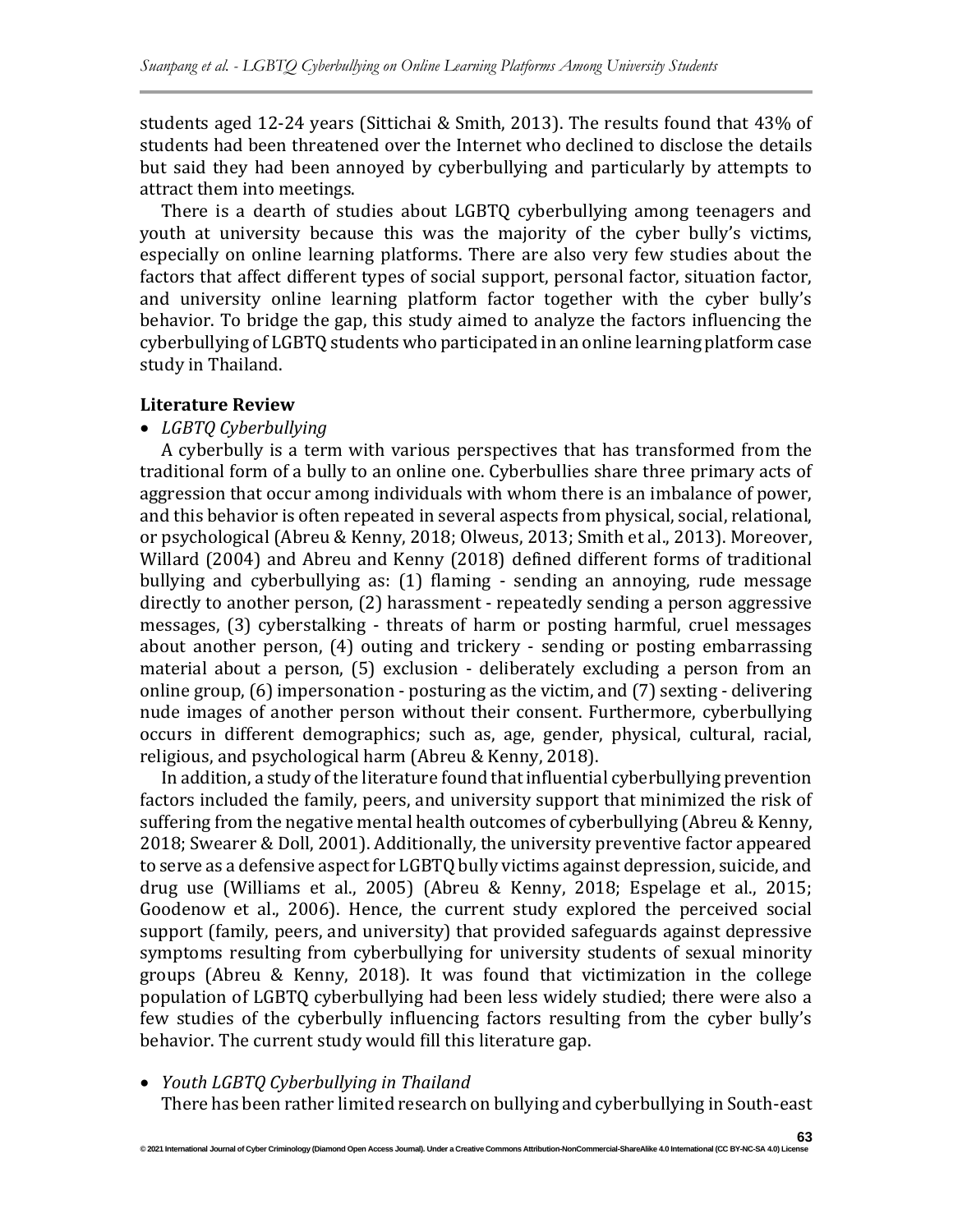

Asian countries, including Thailand. However, a study titled "Bullying and Cyberbullying in Thailand: Coping strategies and the relationship to age, gender, religion, and victims' status" did a survey of 1,049 students (42% boys; 58% girls) aged 12 -18 years in 12 schools from three provinces in Southern Thailand. These students had suffered experiences of being victims of traditional bullying and cyberbullying; nevertheless, this was less so for cyber victimization. There were also many gender differences, such as, girls recommended telling and reporting more, ignoring it more, or blocking messages, while boys recommended fighting back. There were few differences for religion, and finally, the victims were more likely to recommend passive strategies; such as, avoiding the victims, or risky ones like fighting back (Sittichai & Smith, 2013).

Concurrently, literature on LGBTQ in Thailand is also less extensive than some Western contexts. The sexual and gender diversity is also less perceived by foreigners and the native population in Thailand. A Thai government agency initiated a campaign aimed at increasing the number of foreign LGBTQ tourists in Thailand by proposing that Thai society is "tolerant but unaccepting" and concluded the perception of Thailand as a "gay heaven" (UNESCO, 2014). A report from Mahidol University (Mahidol University et al., 2014) found that the experiences of LGBTQ students; overall, 55% of self-identified LGBTQ students reported being bullied within the previous month because they were LGBTQ with physical, verbal, social, and sexual abuse all being common. In summary, from the search of the literature, it was found that there was a lack of studies about the LGBTQ cyberbullying behavior of students at university, especially on online learning platforms, which would become a bridge to the research gap of this study.

#### **Theoretical Framework**

From the literature review, it was found that the body of knowledge was used to synthesize and find the relationship of the variables to lead to the determination of the theoretical framework of this study (Figure 1). This figure illustrates the framework to study the factors influencing the cyberbullying of LGBTQ students on online learning platforms, which included the following:



Figure 1: Theoretical framework to study the factors influencing the cyberbullying of LGBTQ students on online learning platforms.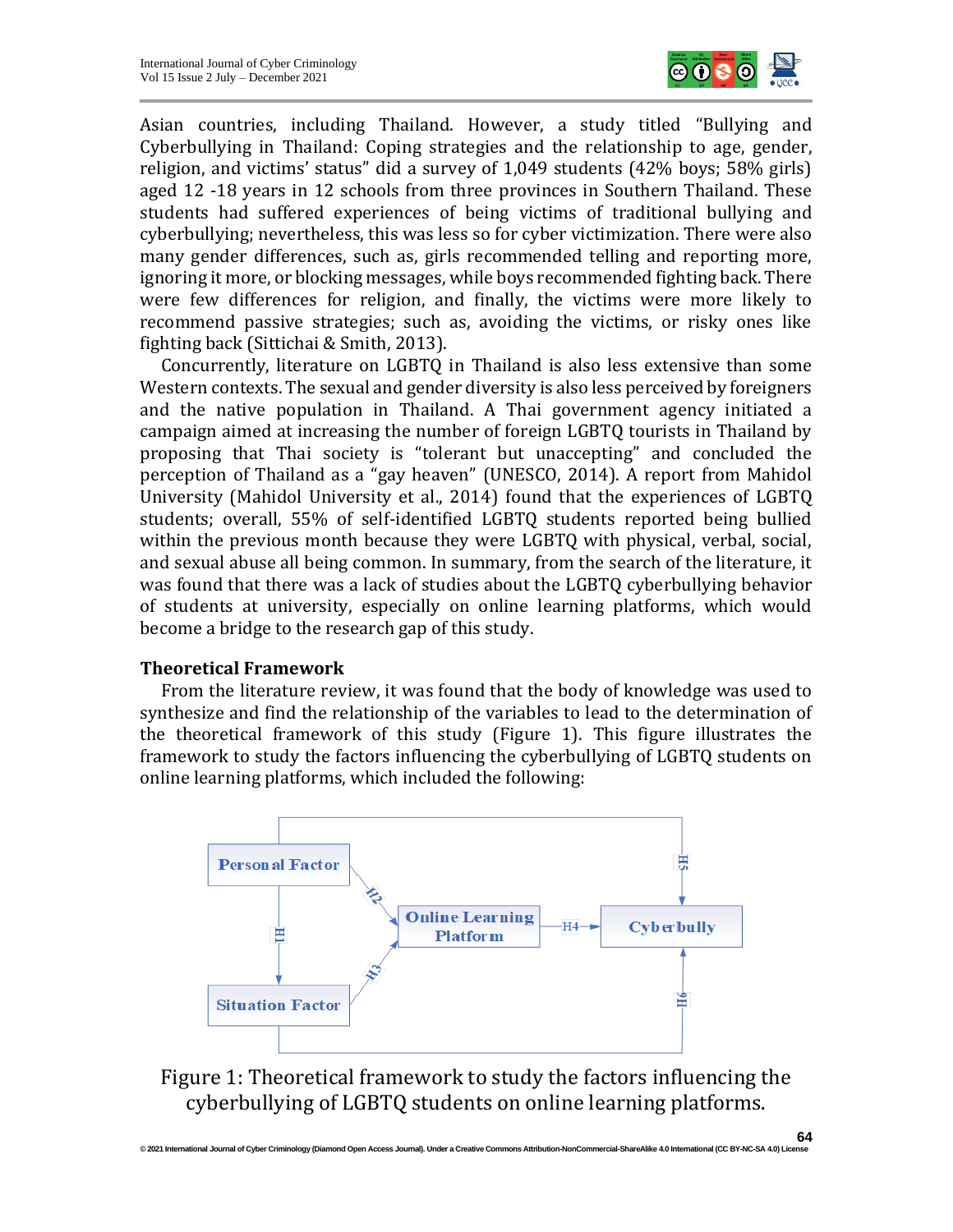- (1) *Demographic and personal psychological factors* (Personal), which consisted of four variables: gender, motivation, psychological and technology using behavior (gen, mot, psy, and tec).
- (2) *Situation and environmental factors* (Situation), which consisted of three variables: perceived support, parental involvement, and university climate and environment (per, par, and uni).
- (3) *Online learning platform factor* (Learning), which consisted of five variables: teachers, classmates, dialog of online learning, group work, and relationship between the classmates and teachers (tea, cla, dia, gro, and rel).
- (4) Cyberbullying effect (Cyberbully), which consisted of five variables: social equality, mindset, intellect, physical, society (equ, mid, intel, phy, and soc).
- *1. Demographic and personal psychological factors*

The causes of cyberbullying could come from a variety of factors, and one of these influences was behavior that was affected by "*personal factors*". This included gender, motivation, psychological, and online platform behavior (P. Suanpang et al., 2022). The literature illustrated that gender and LGBTQ cyberbullying of sexual minority male and female teenagers and youth had significantly higher levels of cyberbullying than their heterosexual counterparts (Abreu & Kenny, 2018; Kessel Schneider et al., 2015; Wensley & Campbell, 2012). In addition, Cooper and Blumenfeld (2012) found that 19% of LGBTQ participants reported being harassed for their biological sex, and 41% for their gender identity or expression. These findings seem to concur with Rice et al. (2015), who found that sexual minority females reported greater frequency of cyberbullying than males. Kessel Schneider et al. (2015) also reported that sexual alternative males were more likely to report cyberbullying than both their heterosexual counterparts and sexual minority females. Thus, the hypothesis was as follows:

# H1: The demographics of the students significantly affects the situation of LGBTQ *cyberbullying.*

Other important variables of the personal factor that influenced LGBTQ cyberbullying were motivation and psychological. Abreu and Kenny (2018) studied the psychological variable associated with cyberbullying that was possibly correlated with the sexuality and gender of teenagers and youth. There were several psychological and emotional aspects that resulted from cyberbullying, such as, suicidal ideation and attempt, depression, and low self-esteem. In particular, regarding the problem of suicide, it was reported that 35% of LGBTQ cyberbully victims had suicidal thoughts, while 14% reportedly attempted suicide as a result of being cyberbullied (Cooper & Blumenfeld, 2012). Moreover, the suicide struggle was the highest among the LGBTQ group who had been cyberbullied versus those who had experienced face-to-face bullying (9.4% and 4.2%, respectively) (Kessel Schneider et al., 2015). The hypothesis was as follows:

*H2: The personal factor (motivation and psychological) of the students has significance for the online learning platform behavior.*

# *2. Situation and environmental factors*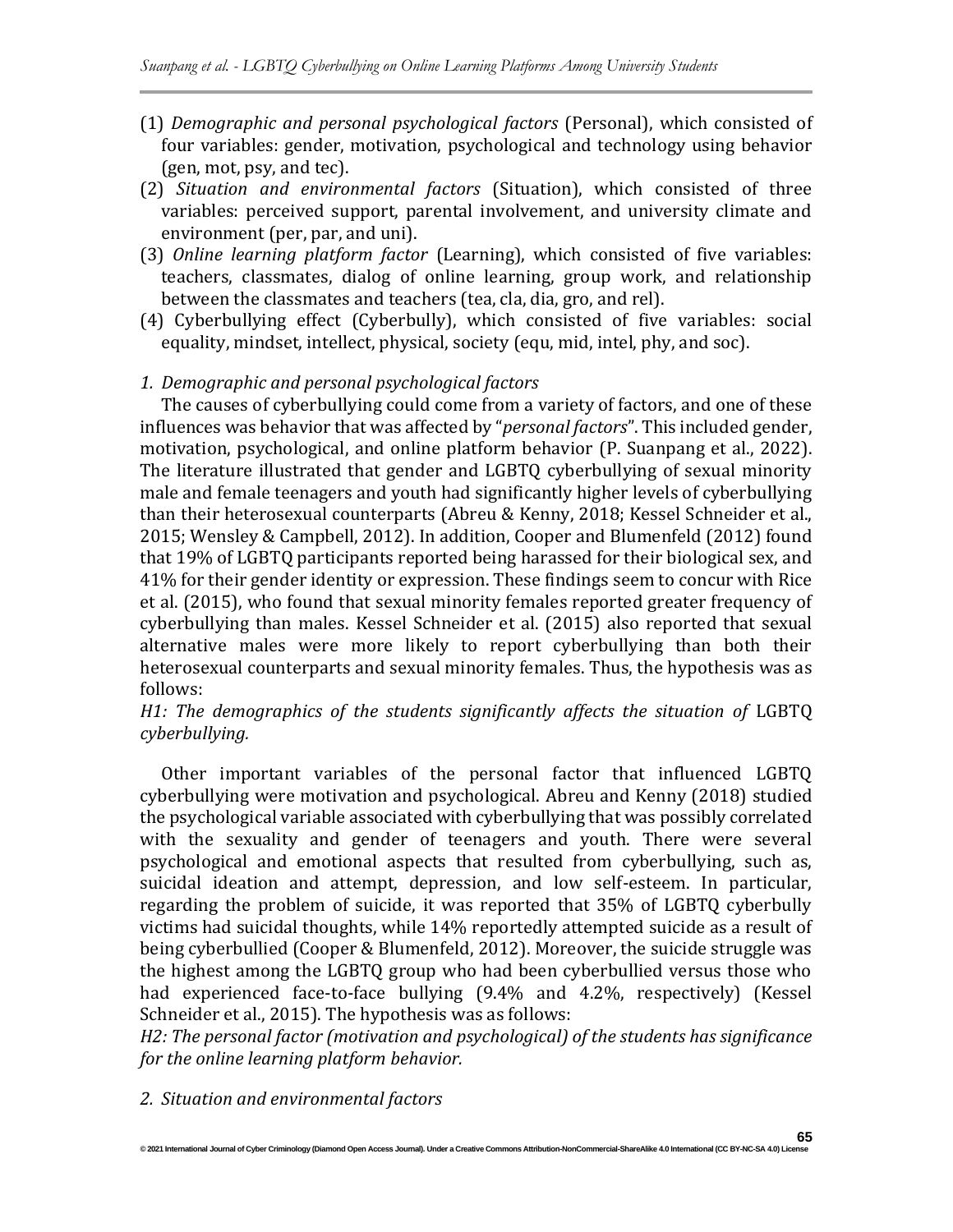

The situation factors that comprised LGTBQ cyberbullying consisted of perceived support, parental involvement, and university climate and environment to support the online learning platform (P. Suanpang et al., 2022). LGTBQ students need to have a supportive and safe university climate and environment for the sexual minority and gender expansion to be essential (Abreu & Kenny, 2018). Likewise, Kessel Schneider et al. (2015) recommended that the university should be supportive and have a safe environment for the sexual minority and gender expansion to be essential, which had extended from traditional bullying. Moreover, the research suggested that the university must create and enforce a university climate and policies to prevent students from teasing, threatening, excluding, or mistreating other students based on their sexual or gender identity and/or expression, including cyberbullying (Abreu & Kenny, 2018; Blumenfeld & Cooper, 2010; Hinduja & Patchin, 2020). Additionally, Blumenfeld and Cooper (2010) recommended that the university create online methods for students to be an anonymous witness for someone who was cyberbullied. The hypothesis was as follows:

*H3: The situation factor of the students has significance for the online learning platform.*

# *3. Online learning platform factors*

LGTBQ cyberbullying always happens on online, especially in a university learning platform, which has several affective factors, including the teacher, classmates, online dialog group work, and relationship with their classmates (P. Suanpang et al., 2022). The literature illustrated that the online learning platform factor; such as, teacher, classmates, community, and online learning activities decreased cyber-victimization among students (Abreu & Kenny, 2018; Flanagan, 2014). For instance, counselors could help online students, teachers, and parents understand the legal concerns for appealing in cyberbullying and different ways to access already established legal support for victims of cyberbullying (Flanagan, 2014). Moreover, earlier studies indicated that the number of cyberbullies and cyber victims was positively correlated with the increasing of using an online platform (Balakrishnan, 2015; Ghadampour, 2017). The cyber victims reported higher online activities; such as, chatting, direct message, e-mailing, blogging, and posting information on a social network; such as, Facebook, Instagram and YouTube that had a linkage from an online learning platform, thus increasing cyberbullying, stalking, etc. (Balakrishnan, 2015). The hypothesis was as follows:

*H4: Online learning platform activities significantly influence the outcomes of cyberbullying.*

# *4. Outcome of cyberbullying*

The significant result of the cyber bully's behavior was correlated among the LGTBQ group that needed to be studied and test the hypotheses, especially the motivation and physical factors that influenced the results of cyberbullying, such as, suicide, depression, aggression, low self-esteem, etc. From the literature review, it was found that online learning and the cyber bully's behavior were correlated among the LGTBQ students, while there was a lack of evidence to support cyberbullying alone. This led to sexual factors to engage in more physical fights, as being a victim of cyberbullying and traditional bullying exacerbated physical fights among the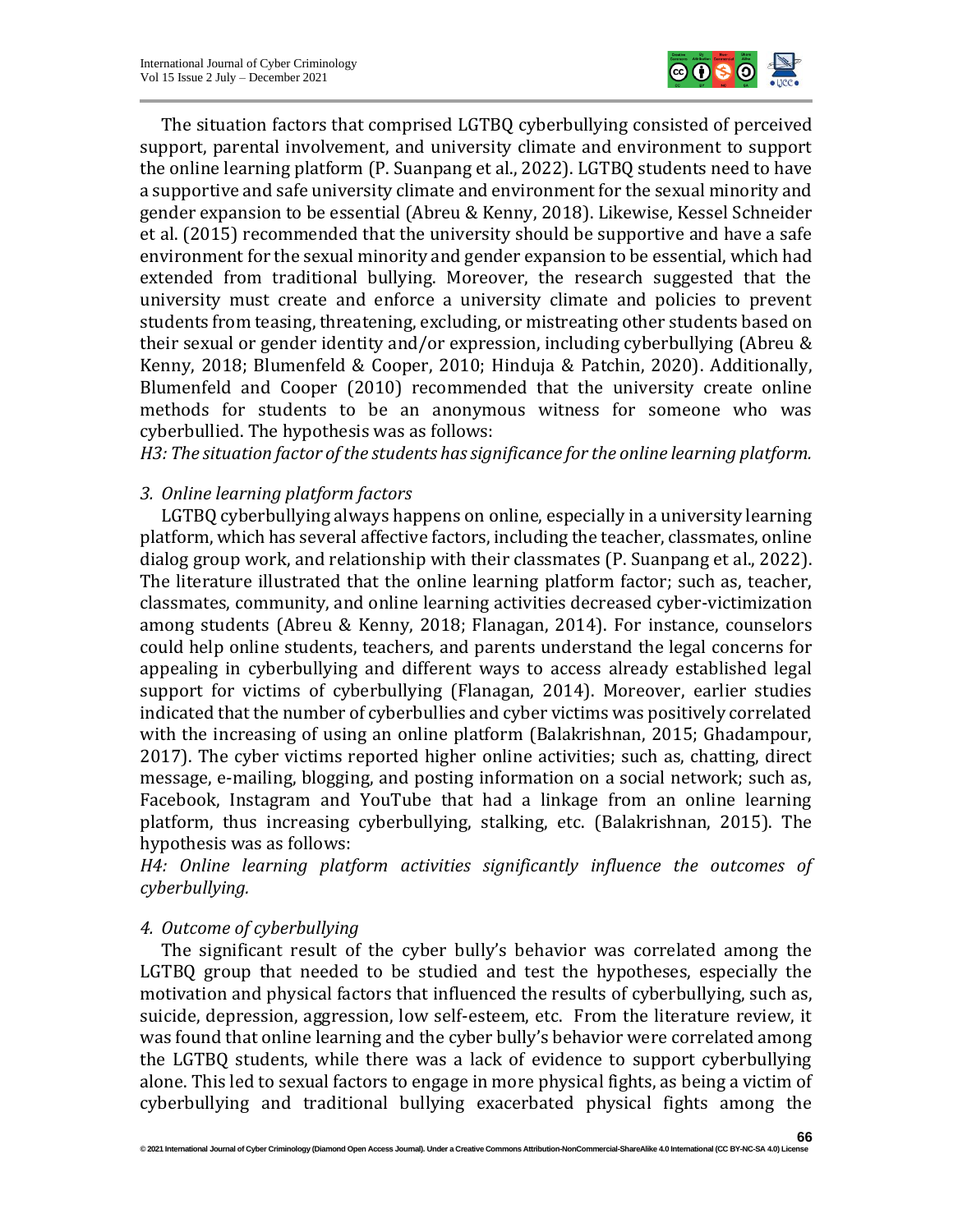students (Abreu & Kenny, 2018; Duong & Bradshaw, 2014). Consequently, the personal factor (included gender, motivation, psychological, and online platform behavior) influenced the situation of the LGTBQ group. The hypothesis was as follows:

*H5: The personal factor of the students has significance for the outcome of cyberbullying of the LGBTQ group.*

# *5. Parental involvement with teenagers and youth,*

Finally, an important situation factor that affected LGTBQ cyberbullying was parental involvement with teenagers and youth, which the parents needed to be aware of the risk associated with the use of technology for the case of cyberbullying (Abreu & Kenny, 2018; Ramsey et al., 2016). In addition, the parents needed to provide education about how to report the student's cyberbullying behavior, which directly affected the case of victimization. Moreover, it was important to realize that regarding the parents and family involvement in specific LGBTQ cyberbullying, there were significant concerns that had to be considered. This led to develop the hypothesis that the situation factor (perceived support, parental involvement, and university climate and environment) influenced the online learning platform and outcome of cyberbullying. The hypothesis was as follows:

*H6: The situation factor of the students in online learning has significance for the outcome of cyberbullying.*

# **Research Methodology**

• *Research design*

A quantitative research design was used to conduct this research. The research practices involved the analyses of the factors influencing the cyberbullying of LGBTQ students, who participated in the online learning platform case study in Thailand.

# • *Population and sample*

The population comprised undergraduate students in Thailand. A non-probability sampling technique like convenience sampling was used to identify the sample. The sample size was 400 which was based on Cochran (1977) with a confidence level of 95% ( $\alpha$  = 0.05). The study about the demographics found that most of the respondents were female (72.25%), were studying in the fourth year (26.50%), spent more than four hours/day on social media (74.25%), most of them used Instagram (33.25%), followed Facebook and YouTube (29.55 % and 28.72%, respectively. Regarding the cyberbullying behavior, it was found that most of them had never experienced cyberbullying (57.75%), followed by not sure (66.50%), and accepted that cyberbullying was a problem that affected people (25.00%) and that cyberbullying was a common occurrence online (8.50%). Regarding the situation factor, it was found that the overall averages of the importance of attention was at a high level ( $\bar{x}$  = 3.41; SD. = 1.11), the online learning platform found that the overall averages of behavior was at a low level ( $\bar{x}$  = 2.19; SD. = 1.10), and the average behavior of the outcome of cyberbullying was at a low level  $(\bar{x} = 2.23; SD = 1.14)$ .

#### • *Data collection and analysis*

The data were collected from online questionnaires and analyzed based on the structural equation model (SEM) to determine the parameters from analyzing the validity and reliability. According to Golob (2003), in SEM analysis with the maximum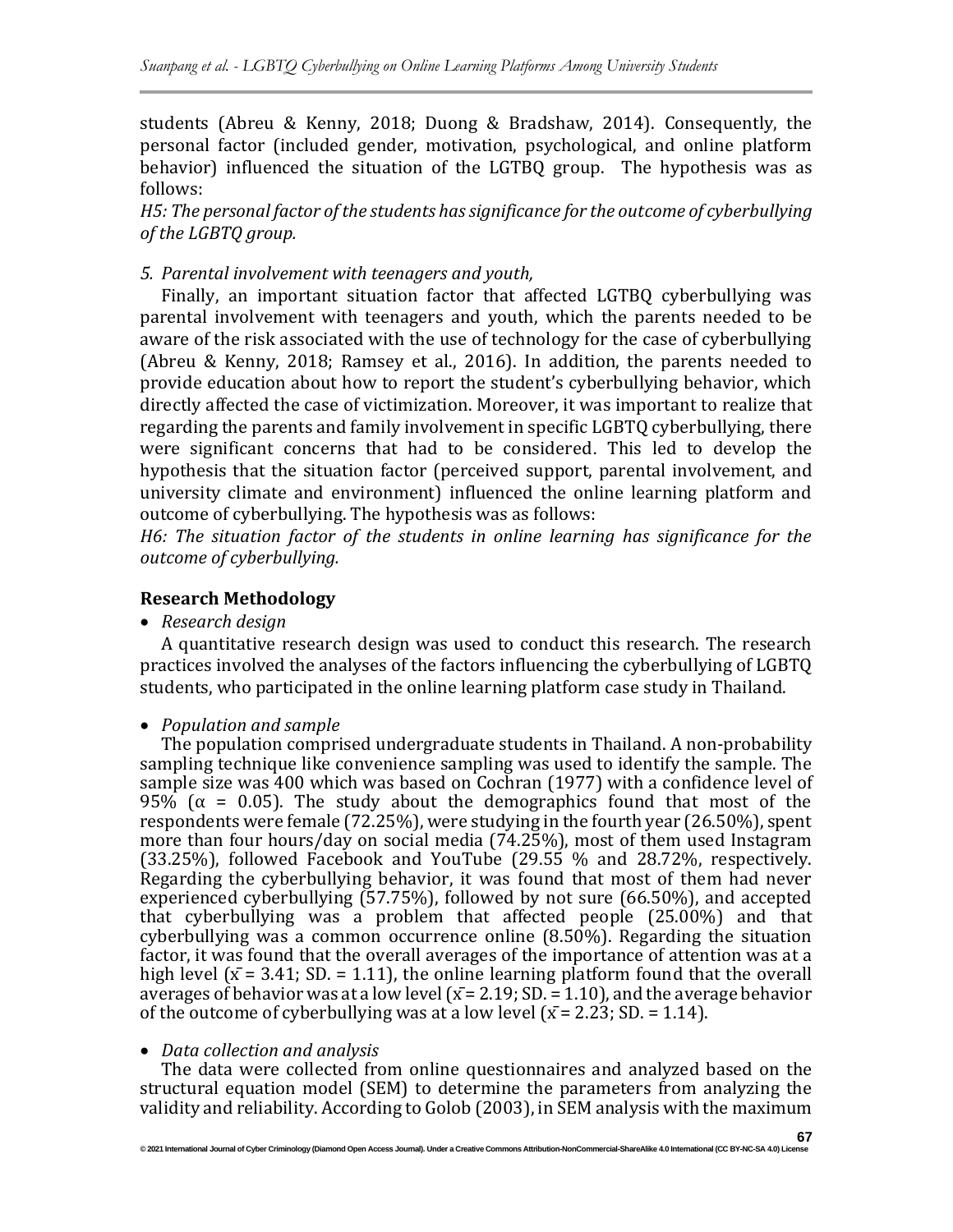

**68**

likelihood estimation (MLE) method, the sample size should be at least 15 times of the observed variables. Since this research contained 17 observed variables, the appropriate and sufficient sample size for the analysis was ideally adopted to be 170.

#### **Results**

This section presents the results of the analysis of the factors influencing the cyberbullying of LGBTQ students participating in an online learning platform case study in Thailand. The causal relationship models of cyberbullying and online learning among university students consisted of four latent variables and 17 observable variables. The correlation coefficient was in the range of [0.001-0.469], which showed the correlation of the variables (Table 1).

Table 1. Correlation matrix.

|                                                              |           |                                                                                                                                                         |  | Table 1. Correlation matrix. |  |  |  |     |     |                                                                                         |
|--------------------------------------------------------------|-----------|---------------------------------------------------------------------------------------------------------------------------------------------------------|--|------------------------------|--|--|--|-----|-----|-----------------------------------------------------------------------------------------|
| VariablesGen Per Psy Tec Per Par Uni Tea Cla Dai Gro Rel Ide |           |                                                                                                                                                         |  |                              |  |  |  | Dif | Pro | – Kno                                                                                   |
| Gen                                                          | 1         |                                                                                                                                                         |  |                              |  |  |  |     |     |                                                                                         |
| Mot                                                          | $.126^*1$ |                                                                                                                                                         |  |                              |  |  |  |     |     |                                                                                         |
| Psy                                                          |           | $.050$ $.103*1$                                                                                                                                         |  |                              |  |  |  |     |     |                                                                                         |
| Tec                                                          |           | $.203**212**023$ 1                                                                                                                                      |  |                              |  |  |  |     |     |                                                                                         |
| Per                                                          |           | $.113^*$ $.032$ $.111^*$ $.078$ 1                                                                                                                       |  |                              |  |  |  |     |     |                                                                                         |
| Par                                                          |           | $.141^{**}.027$ .021 .049 .369 <sup>**</sup> 1                                                                                                          |  |                              |  |  |  |     |     |                                                                                         |
| Uni                                                          |           | $.127^*$ .136 <sup>**</sup> .226 <sup>**</sup> .230 <sup>**</sup> .129 <sup>**</sup> .132 <sup>**</sup> 1                                               |  |                              |  |  |  |     |     |                                                                                         |
| Tea                                                          |           | .065 .067 .175**.177**.085 .170**.013 1                                                                                                                 |  |                              |  |  |  |     |     |                                                                                         |
| Cla                                                          |           | .153**400**1. 047 068 047 053**400**1                                                                                                                   |  |                              |  |  |  |     |     |                                                                                         |
| Dai                                                          |           | $.266^{**}.057$ $.071$ $.150^{**}.021$ $.093$ $.165^{**}.370^{**}.347^{**}1$                                                                            |  |                              |  |  |  |     |     |                                                                                         |
| Gro                                                          |           | $.079$ $.095$ $.084$ $.012$ $.068$ $.134$ <sup>**</sup> $.058$ $.303$ <sup>**</sup> $.284$ <sup>**</sup> $.311$ <sup>**</sup> 1                         |  |                              |  |  |  |     |     |                                                                                         |
| Rel                                                          |           | $.042$ $.046$ $.081$ $.054$ $.073$ $.117$ $.078$ $.154$ $.130$ $.112$ $.427$ $.112$                                                                     |  |                              |  |  |  |     |     |                                                                                         |
| Ide                                                          |           | $.207^{**}.158^{**}.030$ $.180^{**}.017$ $.203^{**}.236^{**}.119^{*}.054$ $.154^{**}.007$ $.204^{**}.1$                                                 |  |                              |  |  |  |     |     |                                                                                         |
| Dif                                                          |           | $0.183$ ** $0.068$ $0.024$ $0.230$ ** $0.011$ $0.090$ $0.247$ ** $0.424$ ** $0.319$ ** $0.380$ ** $0.136$ ** $0.047$ $0.407$ ** $1.090$                 |  |                              |  |  |  |     |     |                                                                                         |
| Pro                                                          |           | $.243**.107*$ $.116*$ $.158**.016$ $.005$ $.107*$ $.308**.402**.398**.227**.196**.394**.304**1$                                                         |  |                              |  |  |  |     |     |                                                                                         |
| Kno                                                          |           | $0.208$ ** $0.081$ $0.223$ ** $0.19$ $0.156$ ** $0.085$ $0.096$ $0.305$ ** $0.442$ ** $0.469$ ** $214$ ** $0.57$ $0.304$ ** $0.398$ ** $0.318$ ** $1.1$ |  |                              |  |  |  |     |     |                                                                                         |
| Con                                                          |           |                                                                                                                                                         |  |                              |  |  |  |     |     | .105°, 105°, 269°, 269°, 269°, 269°, 269°, 269°, 269°, 2011. 105°, 2010. 105°, 27°, 28° |
| also mention                                                 |           |                                                                                                                                                         |  |                              |  |  |  |     |     |                                                                                         |

\* The correlation was significant at the level of 0.05. \*\* The correlation was significant at the level of 0.01.

Figure 2 and Table 2 present the results of the analysis of the causal relationship model of LGBTQ cyberbullying and the online learning platform among university students. It reveals that the personal factor had a positive direct influence on the online learning platform and situation, with an influence size of 0.572 and 0.386, respectively. The personal factor had an indirect positive influence on the learning platform via the situation variables with an influence size of 0.174. In addition, the personal factor had an indirect positive influence on cyberbullying via the learning platform variable with an influence size of 0.421.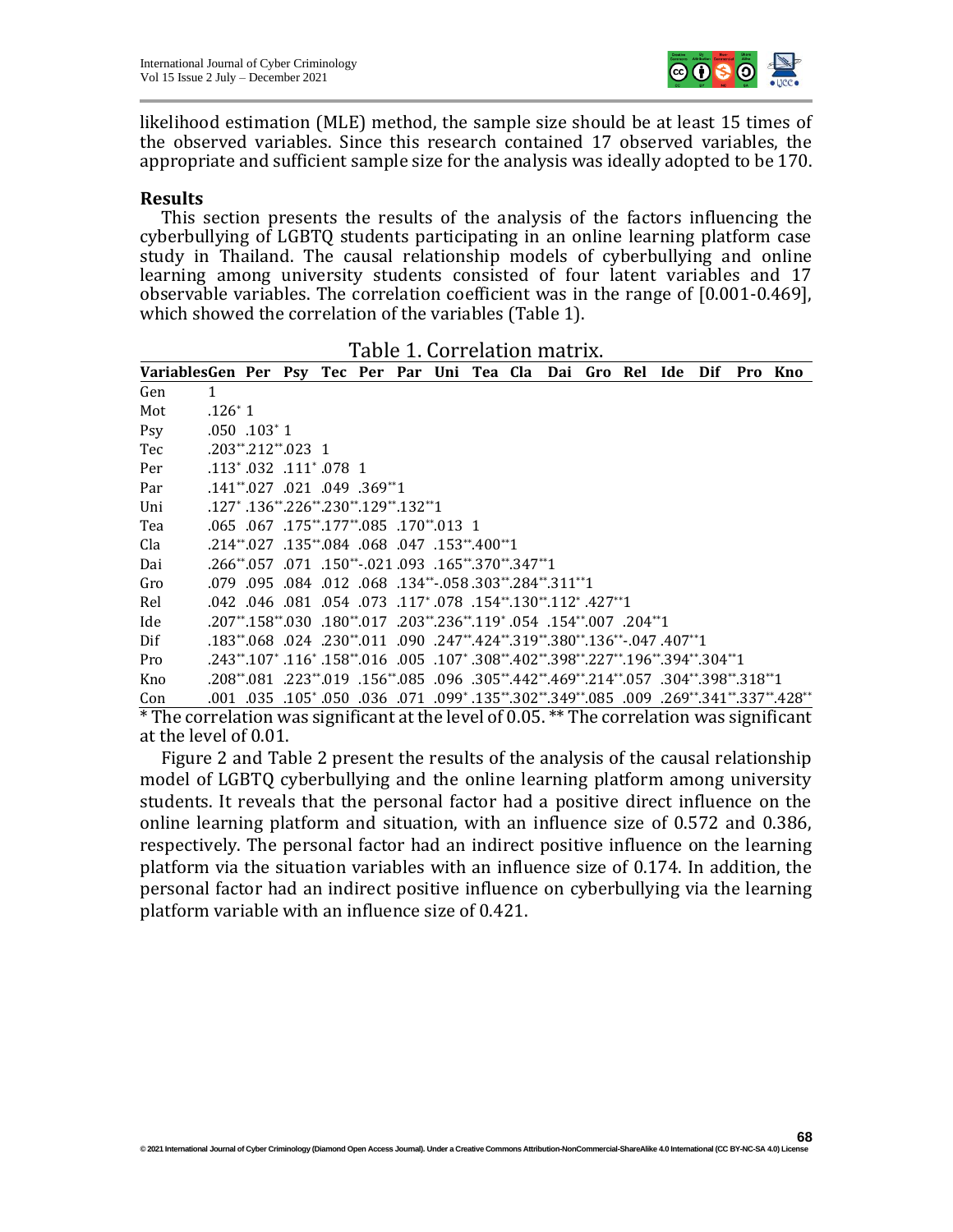

Figure 2. The causal relationship model analysis of the factors that influenced LGBTQ cyberbullying on the online learning platform.

The situation factor had a positive direct influence on learning with an influence size of 0.452, and the situation factor had a positive indirect influence on cyberbullying via a learning variable with an influence size of 0.333. Learning had a positive direct influence on cyberbullying with an influence size of 0.333. 0.736 (Table 2).

| Indirect effects (IE).   |                     |                 |                                                    |                  |    |          |    |                                       |  |
|--------------------------|---------------------|-----------------|----------------------------------------------------|------------------|----|----------|----|---------------------------------------|--|
| Latent                   |                     | <b>Personal</b> |                                                    | <b>Situation</b> |    | Learning |    |                                       |  |
| <b>Variable</b>          | TE                  | DE              | IE                                                 | TE               | DE | IE       | TЕ | DE                                    |  |
| Situation                | $0.386^*$ $0.386^*$ |                 |                                                    |                  |    |          |    |                                       |  |
| Learning                 |                     |                 | $0.746***$ $0.572***$ $0.174***$ $0.452*$ $0.452*$ |                  |    |          | -  | $\overline{\phantom{0}}$              |  |
| Cyberbullying $0.549***$ |                     | $\blacksquare$  | $0.549***$ $0.333*$                                |                  |    |          |    | $0.333^*$ $0.736^{***}$ $0.736^{***}$ |  |

Table 2. Latent variables of the total effects (TE), direct effects (DE), and  $\mathbf{I}$  in the control  $\mathbf{I}$ 

 *\*p-value<.05,\* \*\*p-value<.001* (Total Effects :TE( )Direct Effects :DE( )Indirect Effects:I E)

When considering each aspect, it was found that the personal factor in terms of weighting the highest components were technology, followed by psychological and motivation, respectively. All three aspects accounted for 78.20%, 33.80%, and 31.60% of the personal variability, respectively. For the situation factor, the aspect with the highest weighting of the component was parental involvement, followed by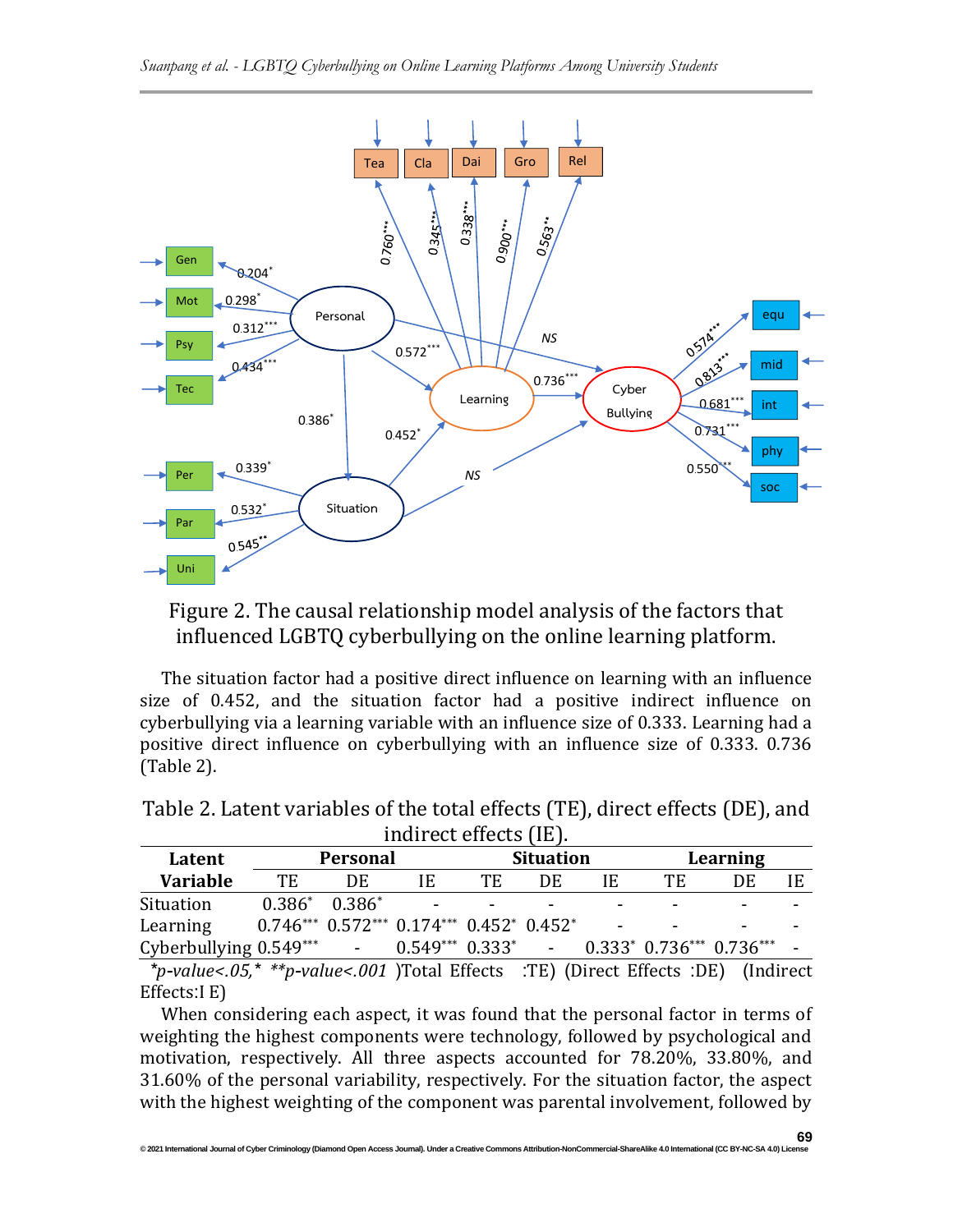

university climate and environment, online learning support, and perceived support, respectively. All three aspects could explain the situation variation at 74.60%, 50.50%, and 38.60%, respectively. Learning with the highest component weighting was group work, followed by the teacher, and relationship, respectively. All three aspects could describe the situation variation at 58.10%, 34.60%, and 32.10%, respectively. The outcome of cyberbullying with the highest component weighting was the mindset, followed by physical and intellectual capability, respectively. All three aspects could describe the variation of the outcome of cyberbullying at 55.10%, 47.50%, and 39.80%, respectively. The personal factor described 12.50% of the situation variability, the personal and situation factors described 32.40 % of the variability in learning, and 54.10% of the variability in cyberbullying (Table 3).

| <b>Variable</b> | b     | Proud Little<br>SE | t                                                                | $R^2$  |
|-----------------|-------|--------------------|------------------------------------------------------------------|--------|
| Gen             | 0.204 |                    |                                                                  | 0.2130 |
| Mot             | 0.298 | 0.030              | $2.521*$                                                         | 0.3160 |
| Psy             | 0.312 | 0.237              | 4.281***                                                         | 0.3380 |
| Tec             | 0.434 | 0.225              | 5.486***                                                         | 0.7820 |
| Per             | 0.339 |                    |                                                                  | 0.3860 |
| Par             | 0.745 | 0.437              | $2.031*$                                                         | 0.7460 |
| Uni             | 0.523 | 0.160              | $2.927**$                                                        | 0.5050 |
| Tea             | 0.760 |                    |                                                                  | 0.3460 |
| Cla             | 0.345 | 0.072              | 15.659***                                                        | 0.2680 |
| Dai             | 0.338 | 0.064              | 15.881***                                                        | 0.2820 |
| Gro             | 0.900 | 0.073              | $6.549***$                                                       | 0.5810 |
| Rel             | 0.563 | 0.071              | $2.632**$                                                        | 0.3210 |
| Ide             | 0.574 |                    |                                                                  | 0.3010 |
| Dif             | 0.813 | 0.073              | $8.690***$                                                       | 0.5510 |
| Pro             | 0.681 | 0.088              | 8.721***                                                         | 0.3980 |
| Kno             | 0.731 | 0.103              | 8.980***                                                         | 0.4750 |
| Con             | 0.550 | 0.096              | 7.995***                                                         | 0.3260 |
|                 |       |                    | $\gamma^2$ = 100 260 df =84 n -value=0 109 GFI=0 971 AGFI =0 957 |        |

Table 3. Harmonization of the research model with the empirical data (Model Fit).

> = χ 100.260, df =84, *p -value*=0.109, GFI=0.971, AGFI =0.957

CFI=0.991, NFI =0.959, RMR=0.025, RMSEA=0 .022

*\*p-value <.05. \*\*p-value <.01. \*\*\*p-value <.001.*

The validation results of the model conformity index indicated that /df.=1.194 (less than 2) p-value = 0.109, the goodness of fit index  $(GFI) = 0.971$ , adjusted goodness of fit index  $(AGFI) = 0.957$ , comparative fit index  $(CFI) = 0.991$ , formed fit index  $(NFI) = 0.991$ 0.959 (more than 0.95), root mean square residual (RMR) = 0.025, and the root mean square error approximation (RMSEA) = 0.022 (less than 0.05). Therefore, all indices were appropriate (Schumacker & Lomax, 2012) (Table 4).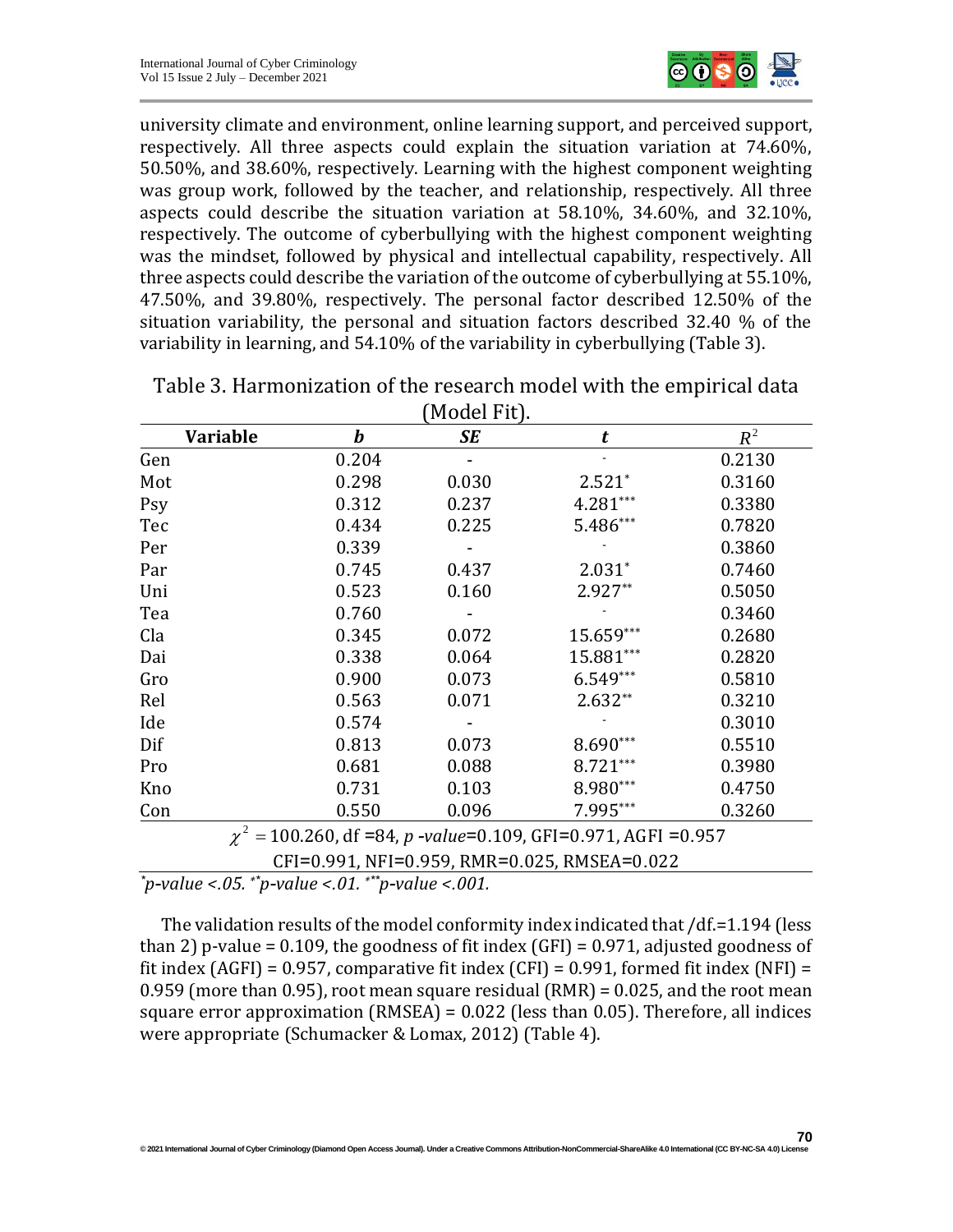| Table 4. Examination of the model conformity index |          |              |      |  |  |
|----------------------------------------------------|----------|--------------|------|--|--|
| <b>Statistics</b>                                  | Criteria | <b>Value</b> |      |  |  |
| $\chi^2$ /df                                       | >2.00    | 1.194        | Pass |  |  |
| p-value                                            | < 0.05   | 0.109        | Pass |  |  |
| <b>GFI</b>                                         | < 95     | 0.971        | Pass |  |  |
| <b>AGFI</b>                                        | < 95     | 0.957        | Pass |  |  |
| <b>CFI</b>                                         | < 95     | 0.991        | Pass |  |  |
| <b>NFI</b>                                         | < 95     | 0.959        | Pass |  |  |
| <b>RMR</b>                                         | > 0.05   | 0.025        | Pass |  |  |
| <b>RMSEA</b>                                       | > 0.05   | 0.022        | Pass |  |  |

| Table 5. Hypothesis testing. |            |                    |  |  |  |  |
|------------------------------|------------|--------------------|--|--|--|--|
| <b>Hypothesis</b>            | b          | <b>Significant</b> |  |  |  |  |
| H1                           | $0.386*$   | 0.05               |  |  |  |  |
| H <sub>2</sub>               | $0.572***$ | 0.001              |  |  |  |  |
| H <sub>3</sub>               | $0.452***$ | 0.05               |  |  |  |  |
| H4                           | $0.736***$ | 0.001              |  |  |  |  |
| H <sub>5</sub>               | 0.000      | No Sig             |  |  |  |  |
| H <sub>6</sub>               | 0.000      | No Sig             |  |  |  |  |

\*Significant at the level of 0.05 level. \*\*\*Significant at the level of 0.001.

Table 5 presents the results of the hypotheses testing. H1: The demographics of the students significantly affects the situation of LGBTQ cyberbullying was at a significant level at 0.05. H2: The personal factor (motivation and psychology) of the students has significance for the online learning platform behavior was at a significant level at 0.001. H3: The situation factor of the students has significance for the online learning platform was at a significant level at 0.05. H4: Online learning platform activities significantly influence the outcomes of cyberbullying was at a significant level at 0.001. H5: There was no significant difference of the personal factors of the students and outcome of LGBTQ cyberbullying. H6 There was no significant difference of the situation factor of the students in online learning and outcome of cyberbullying.

#### **Discussion and Conclusion**

In the disruptive digital world where everything is uploaded online in cyberspace, technology has become a significant tool for communication all around the world (P Suanpang & Jamjuntr, 2021; P. Suanpang et al., 2022; Pannee Suanpang et al., 2021). Simultaneously, where the amount of Internet usage for online learning is emerging, especially during the COVID-19 pandemic, this has changed the educational system for teaching and learning to be an online platform (P Suanpang & Jamjuntr, 2021; P Suanpang et al., 2021), thus resulting in cases of the cyberbully phenomenon. Furthermore, cyberbullying has increased, especially among LGBTQ teenagers and youth leading to several problems; such as, lower academic performance, depression, aggression, low self-esteem, thus resulting in suicide that affects the physical and mental states of youth at university (Juvonen & Gross, 2008; Kowalski & Limber, 2007; Peled, 2019; P. Suanpang et al., 2022; Varghese & Pistole, 2017). This study contributed to the factors affecting the influence of cyberbullying of LGBTQ students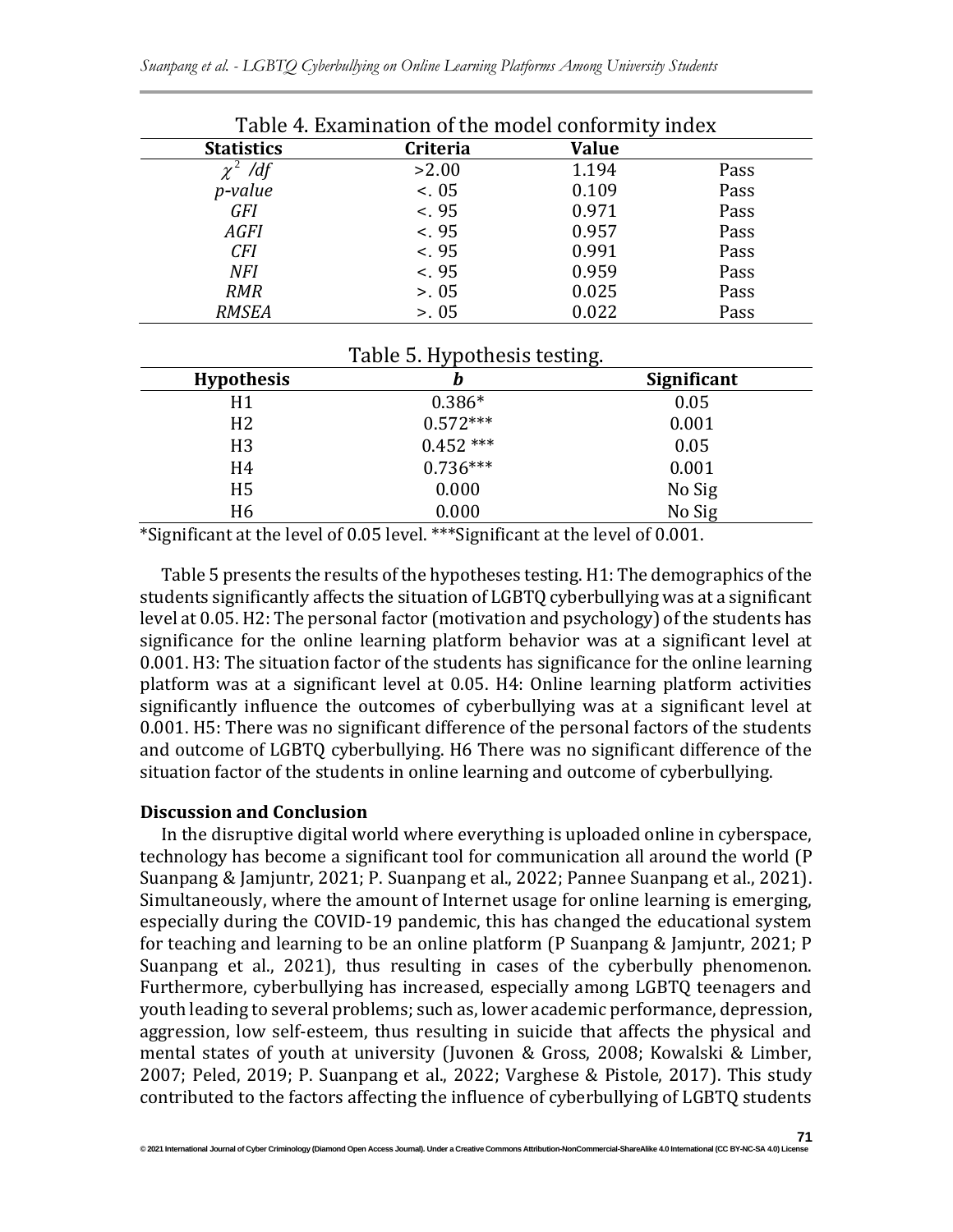

participating in an online learning platform case study in Thailand. The results found that regarding the cyber bully's behavior, most of the respondents had never experienced cyberbullying (57.75%), followed by not sure (66.50%), saw that cyberbullying was a problem that affected people (25.00%), and cyberbullying was a common occurrence online (8.50%), respectively. This significantly proves that most Thai students had good online behavior and respected one another, especially the LGBTQ group.

A great contribution of this study is the finding that Thai students had a low level of cyberbullying because of several factors. According to the results of the study, it was found that there were four factors affecting the cyberbullying of LGBTQ students, including demographics, situation, online learning platform, and outcome of cyberbullying. The demographic factor comprising gender, motivation, psychology, and technology using behavior had a direct effect on the situation factor, which included perceived support, parental involvement, and university climate and environment, and especially the personal psychology factors that were significant to the cyberbullying situation of the LGBTQ group. Moreover, the situation factor affected the LGBTQ online learning platform factor, which consisted of the teacher, classmates, dialog of online learning, group work, and relationship between a classmate and teacher, which concurred with Cooper and Blumenfeld (2012) that the university learning environment influenced the LGBTQ online learning platform.

Cooper and Blumenfeld (2012) and Abreu and Kenny (2018) suggested that the university should set a policy and regulations to prevent and protect the LGBTQ group from cyberbullying in an online learning platform. Additionally, cyberbullying behavior in the LGBTQ online learning platform had a significant direct effect on both the physical and mental health of students, such as, low self-esteem, depression, aggression, social equality, low academic performance, and the highest negative impact was suicide. To prevent the problem of LGBTQ cyberbullying, every stakeholder, including the parents, university, and communities should cooperate to support and prevent this circumstance from occurring in the digital era in this disruptive world. Moreover, society and the cyber influencers should create a new social paradigm to stop the cyberbullying behavior, prevent LGBTQ cyberbullying, and support the social equity for every person. Finally, a great limitation of this study was that it was confined to the cyberbullying of the youth in higher education. Future studies should focus on this issue with the transgender, non-binary, gender nonconforming, intersex, or queer youth groups.

#### **Acknowledgements**

This work was supported by Suan Dusit University, Thailand. This study is part of the research project no 65-FF-003 *"Innovation of Smart Tourism to Promote Tourism in Suphan Buri Province"*. It is funded by Suan Dusit University under the Ministry of Higher Education, Science, Research and Innovation, Thailand.

# **References**

Abaido, G. M. (2020). Cyberbullying on social media platforms among university students in the United Arab Emirates. *International Journal of Adolescence and Youth, 25*(1), 407-420[. https://doi.org/10.1080/02673843.2019.1669059](https://doi.org/10.1080/02673843.2019.1669059)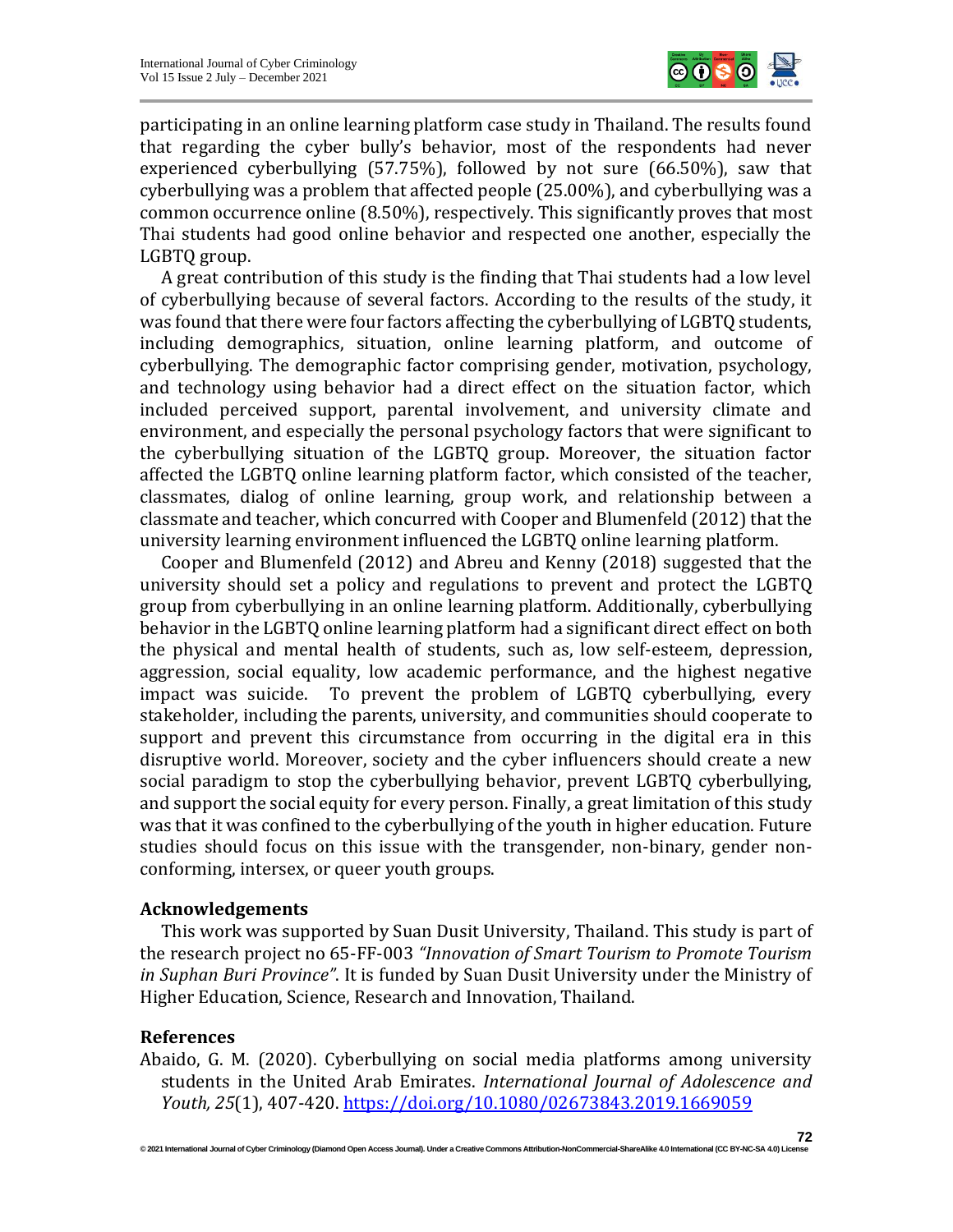- Aboujaoude, E., Savage, M. W., Starcevic, V., & Salame, W. O. (2015). Cyberbullying: Review of an old problem gone viral. *Journal of adolescent health, 57*(1), 10-18. <https://doi.org/10.1016/j.jadohealth.2015.04.011>
- Abreu, R. L., & Kenny, M. C. (2018). Cyberbullying and LGBTQ youth: A systematic literature review and recommendations for prevention and intervention. *Journal of Child & Adolescent Trauma, 11*(1), 81-97. [https://doi.org/10.1007/s40653-017-](https://doi.org/10.1007/s40653-017-0175-7) [0175-7](https://doi.org/10.1007/s40653-017-0175-7)
- Balakrishnan, V. (2015). Cyberbullying among young adults in Malaysia: The roles of gender, age and Internet frequency. *Computers in Human Behavior, 46*, 149-157. <https://doi.org/10.1016/j.chb.2015.01.021>
- Black, W. W., Fedewa, A. L., & Gonzalez, K. A. (2012). Effects of "Safe School" programs and policies on the social climate for sexual-minority youth: A review of the literature. *Journal of LGBT youth, 9*(4), 321-339. <https://doi.org/10.1080/19361653.2012.714343>
- Blumenfeld, W. J., & Cooper, R. (2010). LGBT and allied youth responses to cyberbullying: Policy implications. *The International Journal of Critical Pedagogy, 3*(1), 114-133[. http://libjournal.uncg.edu/ijcp/article/download/72/57](http://libjournal.uncg.edu/ijcp/article/download/72/57)
- Boonoon, J. (2010). *Cyber bullying problem for Thai kids*. The Nation.
- Carol M. Walker, B. R. S., & Steven, K. (2011). An Exploratory Study of Cyberbullying with Undergraduate University Students. *TechTrends, 55*(2), 31-38. <https://doi.org/10.1007/s11528-011-0481-0>
- Chiu, A. (2019). A teen's intimate messages to another boy were leaked by classmates. Hours later, he killed himself, his family says. [https://www.washingtonpost.com/nation/2019/09/30/tennessee-teen](https://www.washingtonpost.com/nation/2019/09/30/tennessee-teen-channing-smith-instagram-lgbt-killed/)[channing-smith-instagram-lgbt-killed/](https://www.washingtonpost.com/nation/2019/09/30/tennessee-teen-channing-smith-instagram-lgbt-killed/)
- Cochran, W. G. (1977). *Sampling techniques*. John Wiley & Sons. <https://www.cabdirect.org/cabdirect/abstract/19562201087>
- Cooper, R. M., & Blumenfeld, W. J. (2012). Responses to cyberbullying: A descriptive analysis of the frequency of and impact on LGBT and allied youth. *Journal of LGBT Youth, 9*(2), 153-177.<https://doi.org/10.1080/19361653.2011.649616>
- Duong, J., & Bradshaw, C. (2014). Associations between bullying and engaging in aggressive and suicidal behaviors among sexual minority youth: The moderating role of connectedness. *Journal of school health, 84*(10), 636-645. <https://doi.org/10.1111/josh.12196>
- Espelage, D. L., Basile, K. C., De La Rue, L., & Hamburger, M. E. (2015). Longitudinal associations among bullying, homophobic teasing, and sexual violence perpetration among middle school students. *Journal of interpersonal violence, 30*(14), 2541-2561.<https://doi.org/10.1177%2F0886260514553113>
- Euajarusphan, A. (2021). Cyberbullying and Thai Generation Z Youths in Bangkok, Thailand. *International Journal of Crime, Law and Social Issues, 8*(2). <https://ssrn.com/abstract=3957729>
- Faryadi, Q. (2011). Cyber bullying and academic performance. *Online Submission, 1*(1), 23-30.<https://files.eric.ed.gov/fulltext/ED574784.pdf>
- Flanagan, A. (2014). *Cyberbullying and harassment*. NetCE. [https://www.netcegroups.com/1127/Course\\_66421.pdf](https://www.netcegroups.com/1127/Course_66421.pdf)
- Garaigordobil, M. G., Larrain, E. L., Garaigordobil, M., & Larrain, E. (2020). Bullying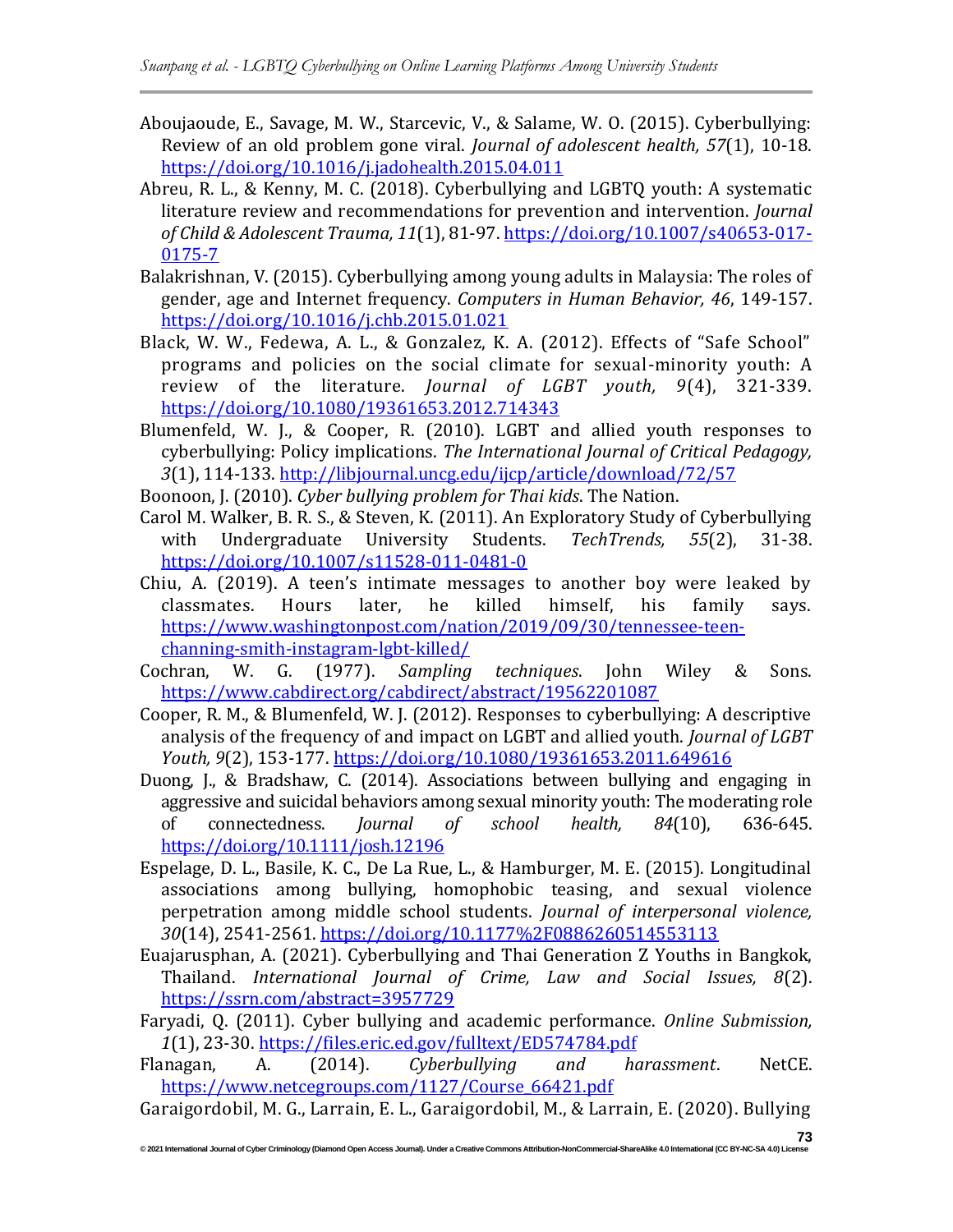

and cyberbullying in LGBT adolescents: Prevalence and effects on mental health. *Comunicar. Media Education Research Journal, 28*(1). [https://www.scipedia.com/public/Garaigordobil\\_Larrain\\_2020a](https://www.scipedia.com/public/Garaigordobil_Larrain_2020a)

- Ghadampour, E. (2017). Relationships among cyberbullying, psychological vulnerability and suicidal thoughts in female and male students. *Journal of Research in Psychological Health, 11*(3), 28-40. <http://dx.doi.org/10.29252/rph.11.3.28>
- Golob, T. F. (2003). Structural equation modeling for travel behavior research. *Transportation Research Part B: Methodological, 37*(1), 1-25. [https://doi.org/10.1016/S0191-2615\(01\)00046-7](https://doi.org/10.1016/S0191-2615(01)00046-7)
- Goodenow, C., Szalacha, L., & Westheimer, K. (2006). School support groups, other school factors, and the safety of sexual minority adolescents. *Psychology in the Schools, 43*(5), 573-589.<https://doi.org/10.1002/pits.20173>
- Hinduja, S., & Patchin, J. W. (2020). *Bullying, cyberbullying, and LGBTQ students*. Cyberbullying Research Center.<http://hdl.handle.net/20.500.11990/2073>
- Juvonen, J., & Gross, E. F. (2008). Extending the school grounds?—Bullying experiences in cyberspace. *Journal of School health, 78*(9), 496-505. <https://doi.org/10.1111/j.1746-1561.2008.00335.x>
- Kessel Schneider, S., O'Donnell, L., & Smith, E. (2015). Trends in cyberbullying and school bullying victimization in a regional census of high school students, 2006‐ 2012. *Journal of school health, 85*(9), 611-620. <https://doi.org/10.1111/josh.12290>
- Kosciw, J. G., Greytak, E. A., Bartkiewicz, M. J., Boesen, M. J., & Palmer, N. A. (2012). *The 2011 National School Climate Survey: The experiences of lesbian, gay, bisexual and transgender youth in our nation's schools*. GLSEN. <https://files.eric.ed.gov/fulltext/ED535177.pdf>
- Kowalski, R. M., & Limber, S. P. (2007). Electronic bullying among middle school students. *Journal of adolescent health, 41*(6), S22-S30. <https://doi.org/10.1016/j.jadohealth.2007.08.017>
- Lenhart, A. (2015). *Teen, social media, and technology overview 2015*. Pew Research Center.
- Li, Q. (2007). New bottle but old wine: A research of cyberbullying in schools. *Computers in human behavior, 23*(4), 1777-1791. <https://doi.org/10.1016/j.chb.2005.10.005>
- Mahidol University, Plan International Thailand, & UNESCO Bangkok Office. (2014). *Bullying targeting secondary school students who are or are perceived to be transgender or same-sex attracted: types, prevalence, impact, motivation and preventive measures in 5 provinces of Thailand*. Mahidol University,PlanInternational Thailand, UNESCOBangkok Office. <https://unesdoc.unesco.org/ark:/48223/pf0000227518>
- Nalaka, S., & Diunugala, H. (2020). Factors associating with social media related crime victimization: Evidence from the undergraduates at a public university in Sri Lanka. *International Journal of Cyber Criminology, 14*(1), 174-184. <https://www.cybercrimejournal.com/NalakaDiunugalaVol14Issue1IJCC2020.pdf>
- Olweus, D. (2013). School bullying: Development and some important challenges. *Annual review of clinical psychology, 9*, 751-780.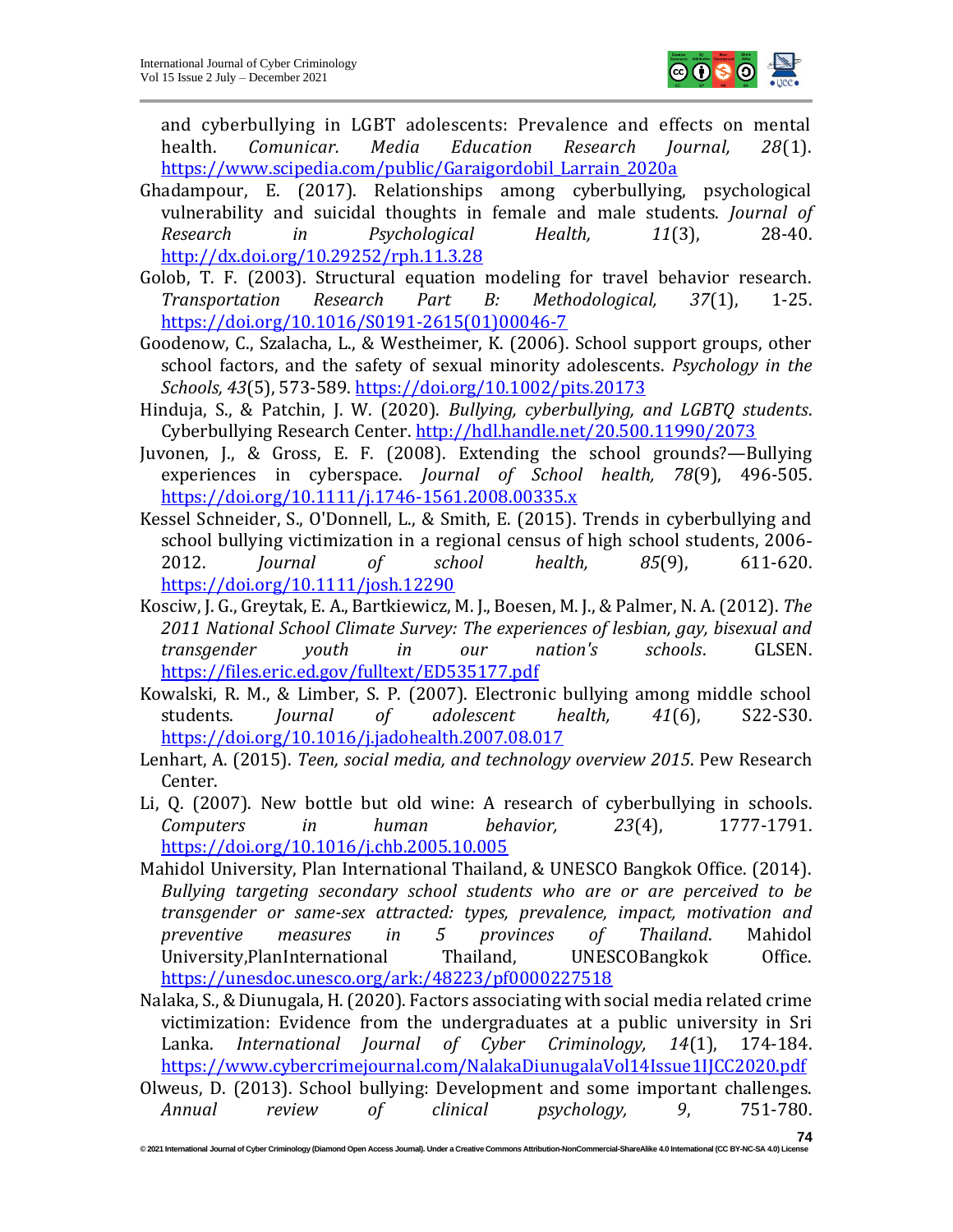[https://www.annualreviews.org/doi/abs/10.1146/annurev-clinpsy-050212-](https://www.annualreviews.org/doi/abs/10.1146/annurev-clinpsy-050212-185516) [185516](https://www.annualreviews.org/doi/abs/10.1146/annurev-clinpsy-050212-185516)

- Peled, Y. (2019). Cyberbullying and its influence on academic, social, and emotional development of undergraduate students. *Heliyon, 5*(3), e01393. <https://doi.org/10.1016/j.heliyon.2019.e01393>
- Pham, T., & Adesman, A. (2015). Teen victimization: Prevalence and consequences of traditional and cyberbullying. *Current opinion in pediatrics, 27*(6), 748-756. <https://doi.org/10.1097/MOP.0000000000000290>
- Ramsey, J. L., DiLalla, L. F., & McCrary, M. K. (2016). Cyber victimization and depressive symptoms in sexual minority college students. *Journal of school violence, 15*(4), 483-502[. https://doi.org/10.1080/15388220.2015.1100116](https://doi.org/10.1080/15388220.2015.1100116)
- Rice, E., Petering, R., Rhoades, H., Winetrobe, H., Goldbach, J., Plant, A., . . . Kordic, T. (2015). Cyberbullying perpetration and victimization among middle-school students. *American journal of public health, 105*(3), e66-e72. <https://doi.org/10.2105/AJPH.2014.302393>
- Schumacker, R. E., & Lomax, R. G. (2012). *A Beginner's Guide to Structural Equation Modeling*. Routledge.<https://doi.org/10.4324/9780203851319>
- Sittichai, R., & Smith, P. (2013). Bullying and cyberbullying in Thailand: A review. *International Journal of Cyber Society and Education, 6*(1), 31-44. <https://www.learntechlib.org/p/209199/>
- Smith, P. K., del Barrio, C., & Tokunaga, R. S. (2013). Definitions of bullying and cyberbullying: How useful are the terms? In S. Bauman, D. Cross, & J. Walker (Eds.), *Principles of cyberbullying research: Definitions, measures, and methodology* (pp. 26-40). Routledge/Taylor & Francis Group[. https://psycnet.apa.org/record/2012-](https://psycnet.apa.org/record/2012-32077-003) [32077-003](https://psycnet.apa.org/record/2012-32077-003)
- Suanpang, P., & Jamjuntr, P. (2021). A chatbot prototype by deep learning supporting tourism. *PSYCHOLOGY AND EDUCATION, 58*(4), 1902-1911. [http://psychologyandeducation.net/pae/index.php/pae/article/view/4950/432](http://psychologyandeducation.net/pae/index.php/pae/article/view/4950/4325) [5](http://psychologyandeducation.net/pae/index.php/pae/article/view/4950/4325)
- Suanpang, P., Netwong, T., & Chunhapataragul, T. (2021). Smart Tourism Destinations Influence a Tourist's Satisfaction and Intention to Revisit. *Journal of Management Information and Decision Sciences, 24*(S1), 1-10. [https://pesquisa.bvsalud.org/global-literature-on-novel-coronavirus-2019](https://pesquisa.bvsalud.org/global-literature-on-novel-coronavirus-2019-ncov/resource/pt/covidwho-1329562) [ncov/resource/pt/covidwho-1329562](https://pesquisa.bvsalud.org/global-literature-on-novel-coronavirus-2019-ncov/resource/pt/covidwho-1329562)
- Suanpang, P., Netwong, T., Keawyoung, P., Chunhapataragul, T., Nermsorn, C., Songma, S., . . . Sopa, J. (2022). *Innovation of Smart Tourism to Promote Tourism in Suphanburi Province*. Suan Dusit University, Thailand.
- Suanpang, P., Netwong, T., Manisri, T., & Duantrakoonsil, W. (2021). The Factors Affecting Learning Outcome Intention of MOOCs for an Online Learning Platform. *PSYCHOLOGY AND EDUCATION, 57*(7), 451-455. <http://dspace.spu.ac.th/handle/123456789/7681>
- Swearer, S. M., & Doll, B. (2001). Bullying in schools: An ecological framework. *Journal of Emotional Abuse, 2*(2-3), 7-23. [https://doi.org/10.1300/J135v02n02\\_02](https://doi.org/10.1300/J135v02n02_02)
- UNESCO. (2014). *A Brief on school bullying on the basis of sexual orientation and gender identity: LGBT-friendly Thailand?* Mahidol University, Plan International Thailand, **Institute UNESCO** Bangkok **Office.**